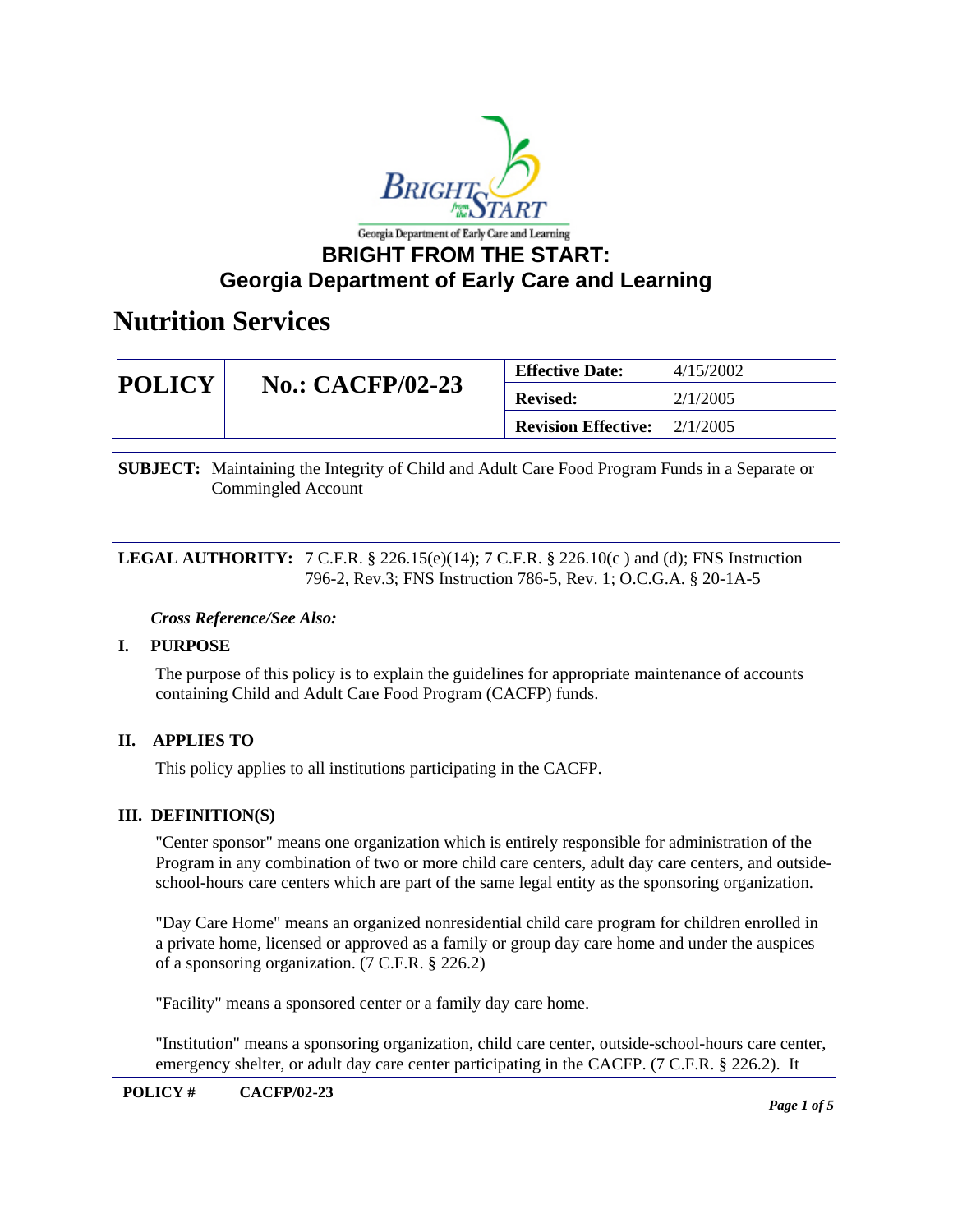| <b>POLICY</b> | <b>No.: CACFP/02-23</b> | <b>Effective Date:</b>     | 4/15/2002 |
|---------------|-------------------------|----------------------------|-----------|
|               |                         | <b>Revised:</b>            | 2/1/2005  |
|               |                         | <b>Revision Effective:</b> | 2/1/2005  |

also includes homeless shelters and "at-risk" after school care programs.

### **IV. POLICY**

Bright from the Start: Georgia Department of Early Care and Learning (DECAL) works to ensure that the integrity of CACFP funds is maintained at all times. Federal regulation  $226.15(e)(14)$ requires all participating institutions in the CACFP to operate a nonprofit food service principally for the benefit of its enrolled participants. In addition, Food and Nutrition Service Instruction 796-2, Rev.3, requires participating institutions to follow Generally Accepted Accounting Principles (GAAP) in the maintenance of their accounting records. Institutions participating in the CACFP have final administrative and financial responsibility for CACFP operations in their organizations, therefore it is very important that the CACFP is administered effectively and efficiently.

Institutions may maintain a separate account or a commingled account for the receipt and distribution of CACFP funds. However, in order to enable CACFP expenditures to be tracked more easily, DECAL recommends that institutions maintain a separate account for program management in their organizations. Management of the program from a separate account will prevent USDA and/or DECAL involvement in, and monitoring of, monies that are unrelated to CACFP reimbursement, administration, and operation. Use of a separate account will further enable the institution to improve their management and organization of CACFP funds and also avoid the improper use of CACFP funds. Managing the program from a separate account and maintaining complete and accurate records of all deposits, withdrawals, and transfers from that separate account will help institutions avoid review or audit of personal accounts or other accounts unrelated to the CACFP. However, if CACFP funds are transferred from a CACFP separate account to a personal or other account unrelated to the CACFP, that personal account or other account unrelated to the CACFP will be subject to review or audit by USDA and DECAL and its agents. Bank fees claimed on the administrative budget must be reasonable and the appropriate documentation must be maintained to support the amount claimed. Institutions who now wish to manage the program from a separate account and be reimbursed for the cost of the account must submit a revised budget.

The integrity of CACFP funds must be maintained at all times, whether an institution chooses to use a separate or commingled account for program activity.

DECAL will require an institution to maintain a separate account for CACFP funds as corrective action related to a financial integrity issue found during a review or audit by USDA or DECAL and its agents "for cause."

Some examples of financial integrity issues where DECAL will require an institution to maintain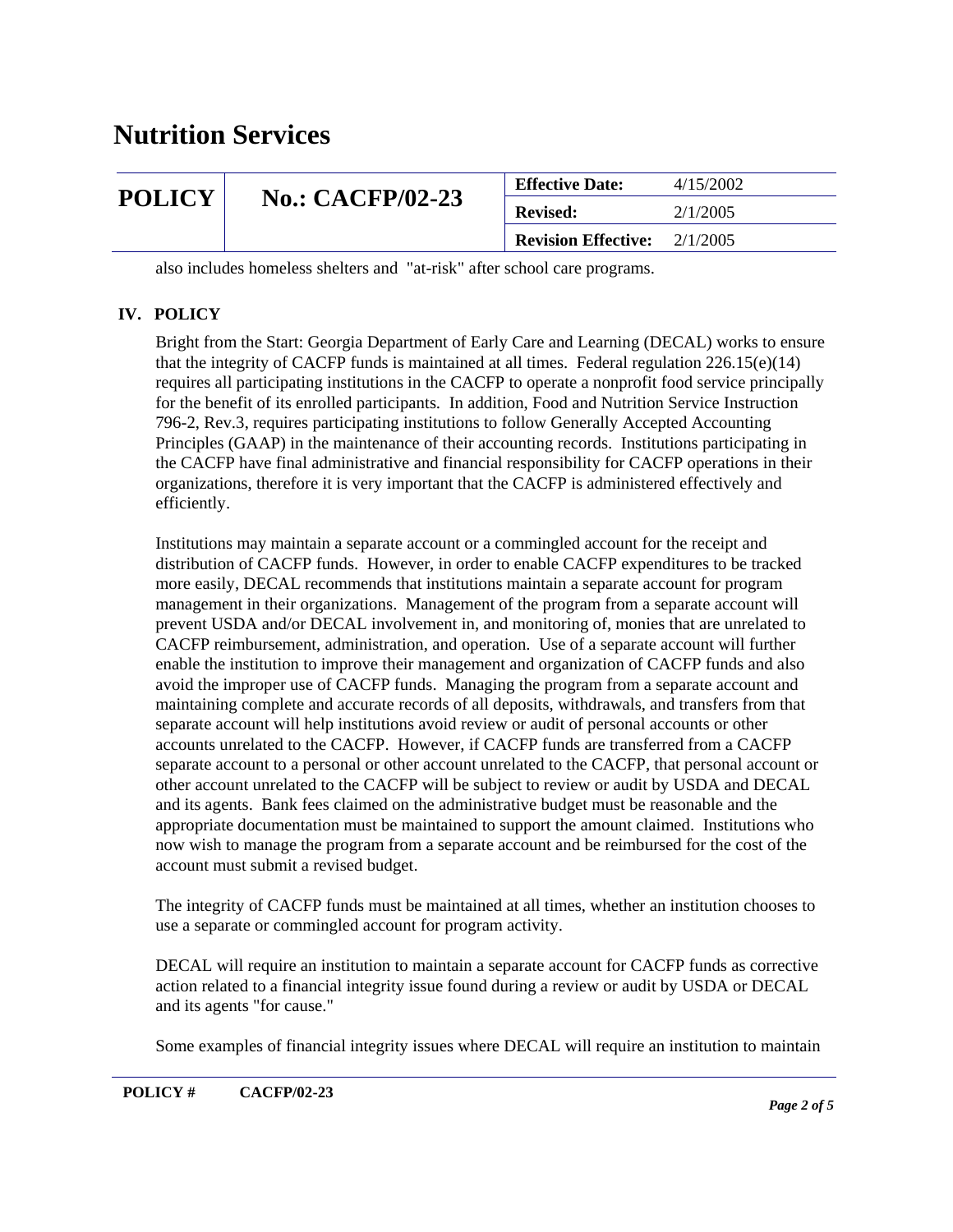# **POLICY | No.: CACFP/02-23**

| <b>Effective Date:</b>                | 4/15/2002 |
|---------------------------------------|-----------|
| <b>Revised:</b>                       | 2/1/2005  |
| <b>Revision Effective:</b> $2/1/2005$ |           |

a separate account "for cause" include, but are not limited to:

- 1. Failure to maintain adequate records.
- Missing/incomplete/different amounts or payees for invoices, receipts, canceled checks, inventories resulting in false/inflated/unsubstantiated claimed costs.
- Cost records not maintained according to GAAP resulting in false/inflated/ unsubstantiated claimed costs.
- Claiming nonexistent costs or costs not allowed or approved in the budget.
- Claiming costs for fictitious employees and creating fictitious records.
- Bookkeeping errors
- 2. Improper use of funds.
- Spending CACFP funds on unallowable costs, such as legal or personal costs
- Lack of adequate internal financial controls
- Insufficient financial resources to maintain the organization
- 3. A history of administrative or financial mismanagement in any Federal child\nutrition program.
- 4. Failure of a sponsoring organization to disburse payments to its facilities in accordance with its management plan.
- Preparing and disbursing payments to sponsored facilities after 5 business days.
- Payments sent without endorsements or otherwise incomplete.
- Payments made for other than the full amount the facility is entitled to receive
- Payments made to a facility other than the facility that earned the payment
- Payments made to an entity/person other than the facility(without express written permission of the facility).
- Failure to maintain the full amount of facility payments in commingled bank account until checks clear.
- Using administrative or provider advance funds to pay ineligible facilities/ providers.
- Using provider reimbursement funds to pay provider advances.
- Using day care home funds(advance or reimbursement) to pay sponsored centers and vice versa.
- Retaining sponsored facility funds in excess of the amount approved in the management plan.

### **V. PROCEDURE(S)**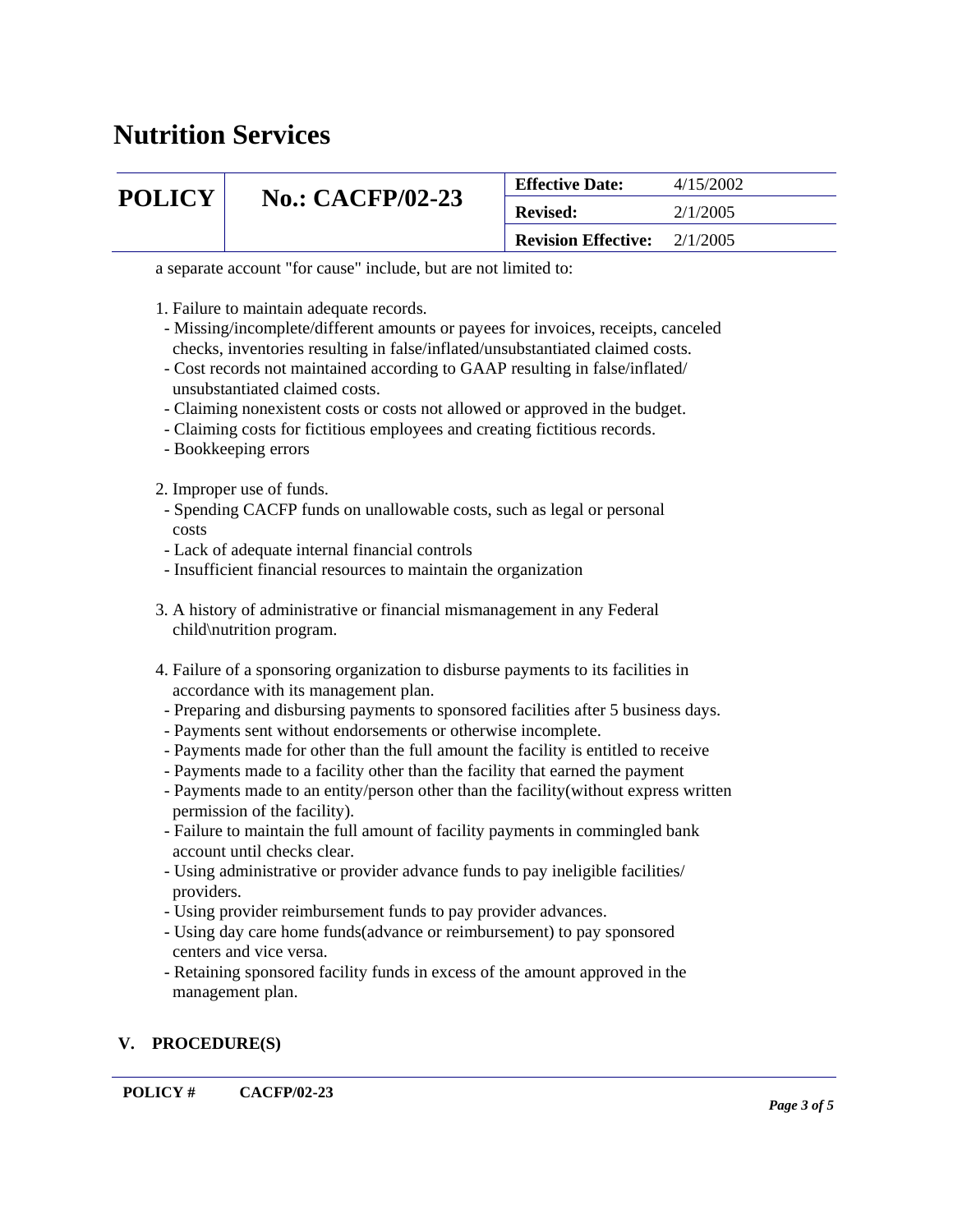| <b>POLICY</b> | <b>No.: CACFP/02-23</b> | <b>Effective Date:</b>     | 4/15/2002 |
|---------------|-------------------------|----------------------------|-----------|
|               |                         | <b>Revised:</b>            | 2/1/2005  |
|               |                         | <b>Revision Effective:</b> | 2/1/2005  |

All activity on accounts containing CACFP funds can be reviewed at any time by USDA and/or DECAL and its agents during an audit or review. In order to maintain the integrity of CACFP funds and remain in compliance with USDA regulations and DECAL policies, all institutions must do the following:

- 1. Maintain complete and accurate account records including copies of bank statements, copies of checks, and any other records or documentation pertaining to account activity which show the source and application of CACFP funds. (See CACFP/02-18 Recordkeeping Requirements for the CACFP)
- 2. Maintain an accounting system, in accordance with GAAP, that provides for the separate identification of all CACFP food service transactions, including the accrual of interest earned on cash balances.
- 3. Ensure that day care home (DCH) advances and reimbursement payments are spent in the manner in which they are claimed. (Advances are available only to DCH sponsors-See CACFP/00-4 Administrative Advances for Day Care Home Sponsors)

In addition, administrative, center, and DCH sponsors must:

- 1. Ensure that provider/site payments are disbursed from the account within 5 business days of receipt from DECAL. This is not applicable to center sponsors who distribute their payments to their centers through a central accounting system.
- 2. Distribute the full amount of the DCH advance or reimbursement received, less any amounts withheld pursuant to CACFP regulations, to the specific provider/site for which the DCH advance or reimbursement was claimed.
- 3. Reconcile DCH provider advances, meal claims, and reimbursement payments for each provider/site on a monthly basis and maintain reconciliation reports.
- 4. Maintain sufficient funds in the account for all outstanding unliquidated payments to providers/sites who have not cashed their checks, unliquidated checks and disbursements that are unrelated to the CACFP, and other disbursements, such as automatic debits for bank service fees.